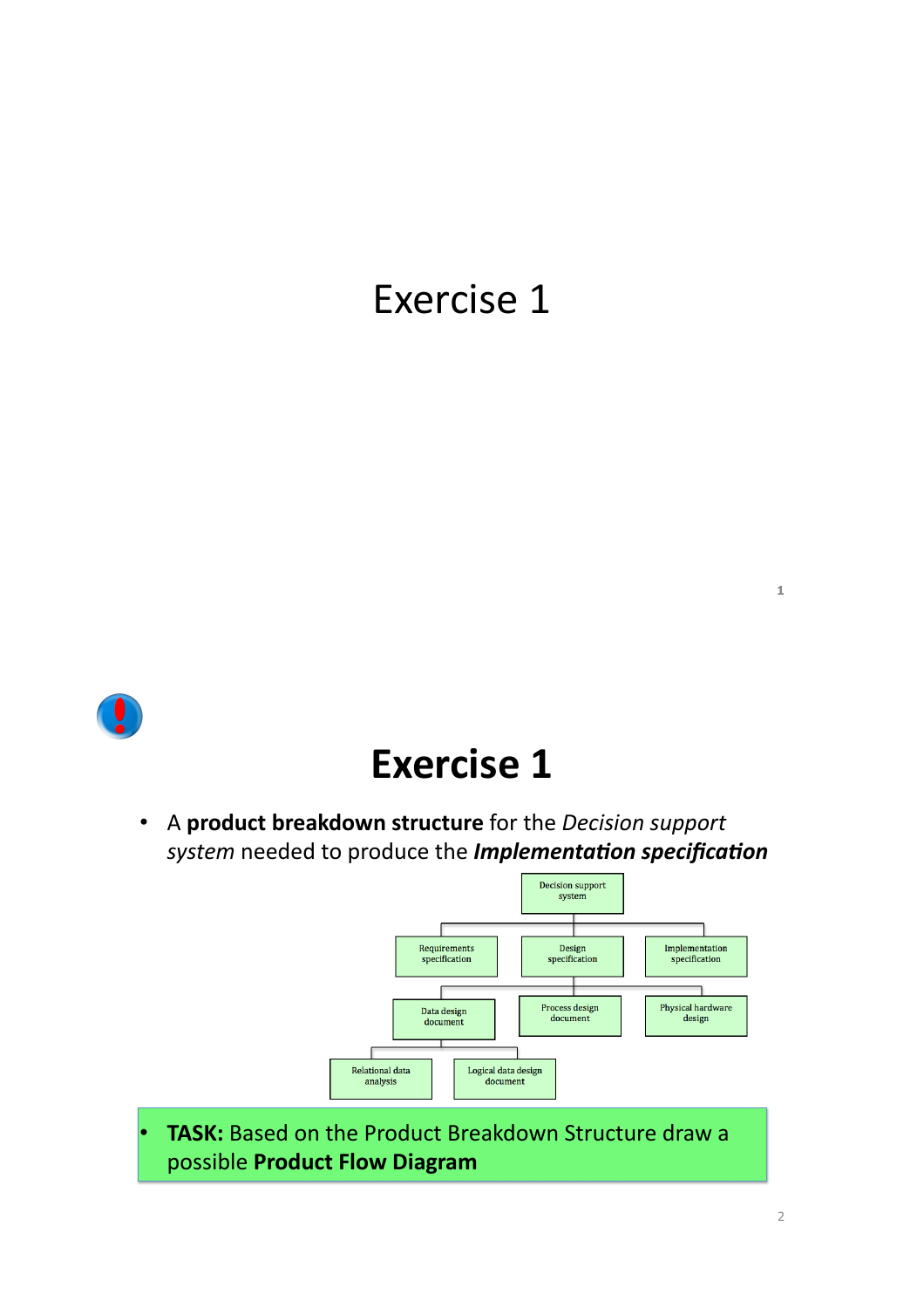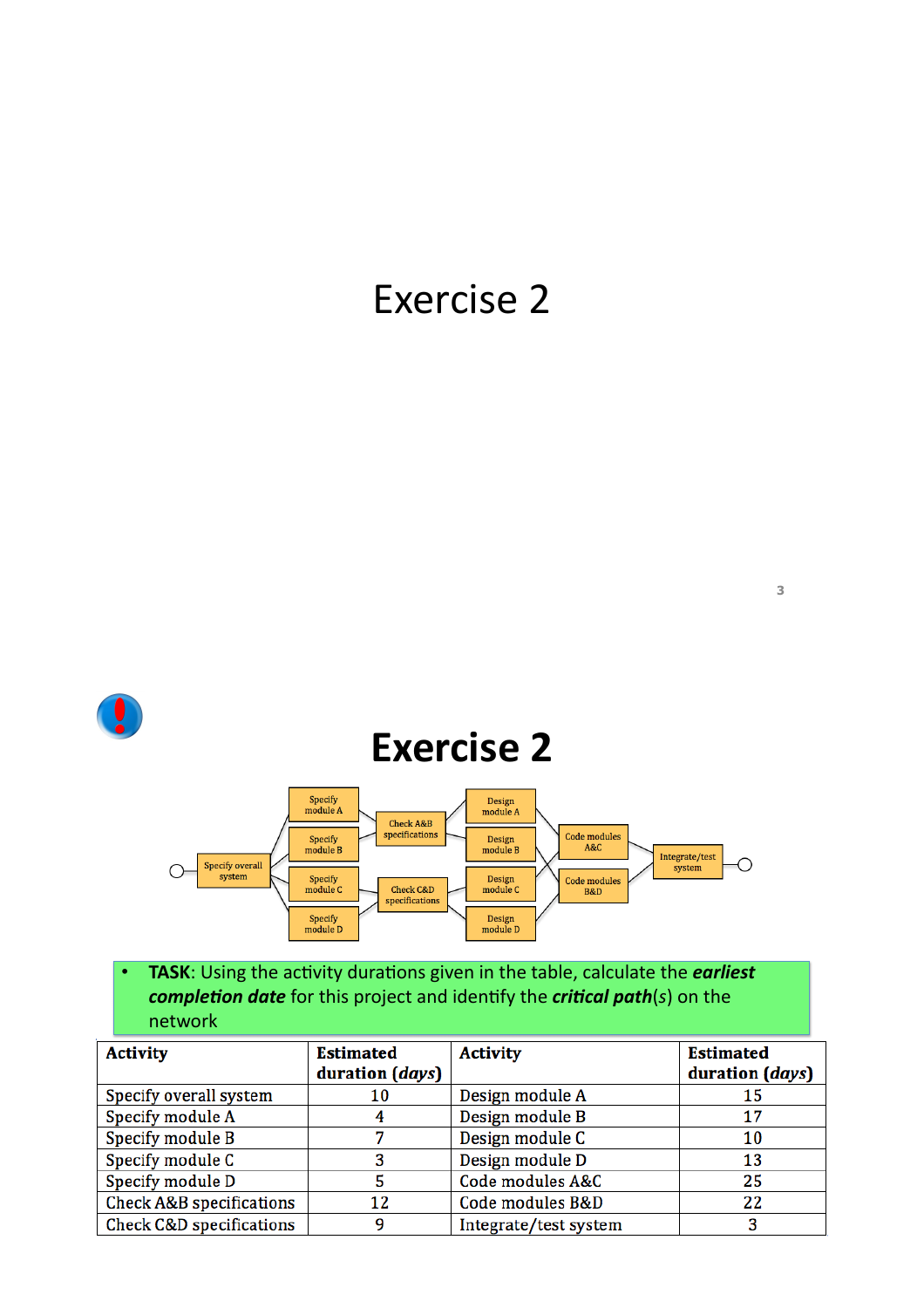

## **Exercise 3**

#### · Situation 1:

- A finance director needs to ensure that a software application is changed to conform with new legal requirements.
- Situation 2:
	- A system analyst needs clarification of what is meant by a particular term used in a banking domain.
- · Situation 3:
	- The novice bank clerk does not understand how he needs to perform the financial transaction using the online banking system

### TASK: Describe what would be the best mode of communication for these three situations

 $\overline{5}$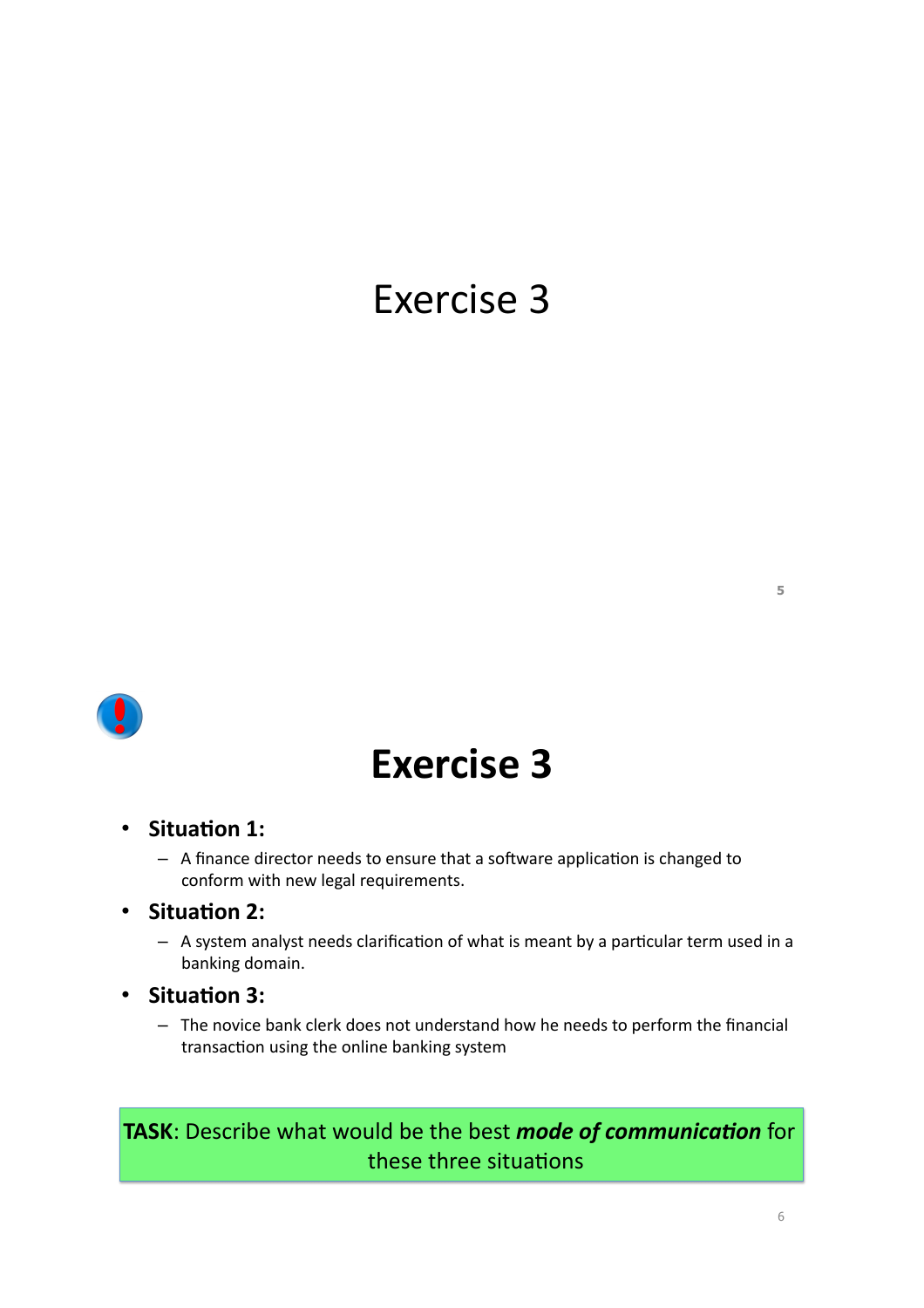

### **Exercise 4**

• A new project has average novelty for the software supplier that is going to execute it and thus given a low rating on this account for precedentedness (PREC). Development flexibility (FLEX) is high, but requirements may change radically and so the risk resolution exponent (RESL) is rated very low. The development team is all located in the same office and this leads to team cohesion (TEAM) being rated as very high. But the software house as a whole tends to be very informal in its standards and the procedures and the process maturity driver (PMAT) has therefore been given a rating of low.

#### **TASK:**

- Calculate the **scale factor** (sf) in this case
- $-$  Estimate the overall *effort* if the size of the application is estimated as 2000 lines of code

 $\overline{z}$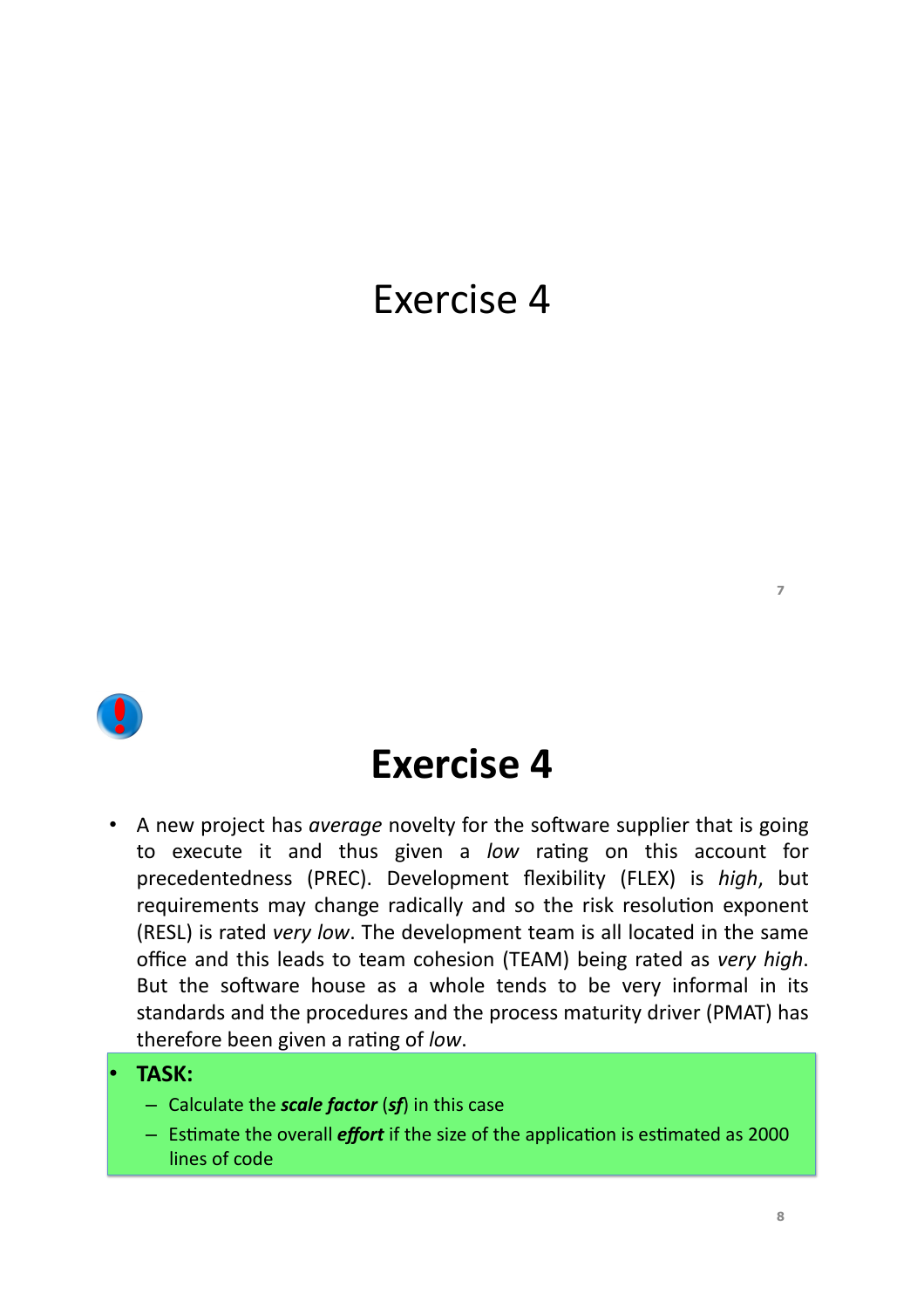

# **Exercise 5**

### Application of PERT

| <b>Activity</b> | <b>Optimistic</b><br>time $(a)$ | Most likely time<br>(m) | <b>Pessimistic</b><br>time $(b)$ | <b>Expected</b><br>time $(t)$ | <b>Standard</b><br>deviation $(s)$ |
|-----------------|---------------------------------|-------------------------|----------------------------------|-------------------------------|------------------------------------|
| A               | 4 (weeks)                       | 5 (weeks)               | 7 (weeks)                        |                               |                                    |
| B               | 6                               | 9                       | 10                               |                               |                                    |
|                 |                                 |                         | 9                                |                               |                                    |
| D               |                                 |                         | 6                                |                               |                                    |
| E               |                                 | 6                       | 9                                |                               |                                    |
| п               |                                 |                         |                                  |                               |                                    |



- **41**: Calculate the expected duration and **standard deviation** for each  $\alpha$ *ctivity*
- **42: Identify the critical path**
- **43**: Calculate the *standard deviation* for each project event  $(node)$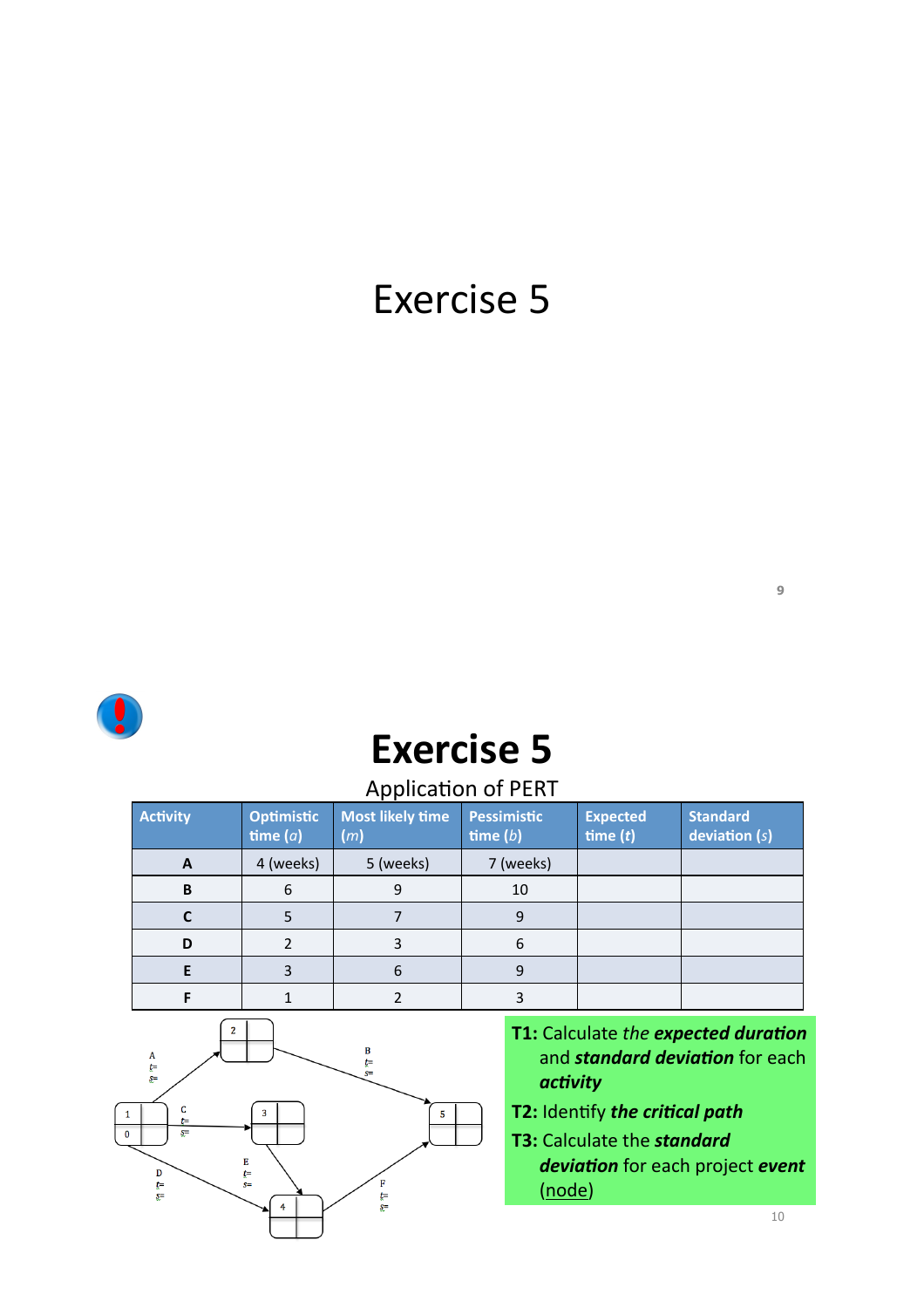

### **Application of PERT**

|  | <b>Activity</b> | <b>Optimistic</b><br>time $(a)$ | <b>Most likely time</b><br>(m) | <b>Pessimistic</b><br>time $(b)$ | <b>Expected</b><br>time $(t)$ | <b>Standard</b><br>deviation $(s)$ |
|--|-----------------|---------------------------------|--------------------------------|----------------------------------|-------------------------------|------------------------------------|
|  | A               | 4 (weeks)                       | 5 (weeks)                      | 7 (weeks)                        |                               |                                    |
|  | B               | 6                               | 9                              | 10                               |                               |                                    |
|  |                 |                                 |                                | ٩                                |                               |                                    |
|  | D               |                                 |                                | 6                                |                               |                                    |
|  |                 |                                 | 6                              |                                  |                               |                                    |
|  |                 |                                 |                                |                                  |                               |                                    |



#### T4: Calculate z values for each node that has a target date

**T5: Convert z values to** probabilities

- What is a probability to complete activity E by week 11?
- What is a probability to complete the project within 16 weeks?

# Exercise 7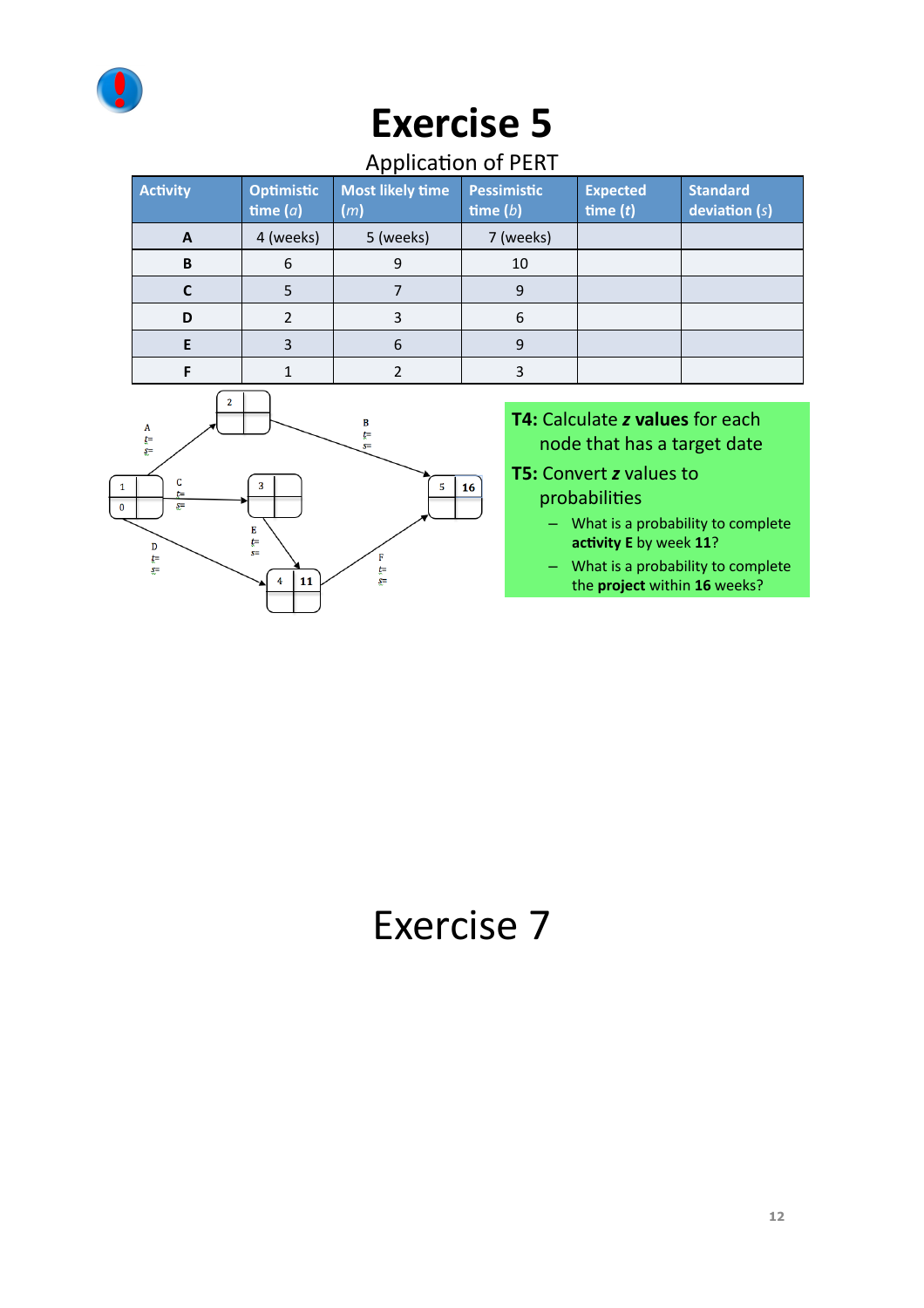

|                 |                |                    | 3<br>7<br>10<br>10<br>2<br>12<br>F<br>В<br>3<br>13<br>13<br>3<br>15<br>10                                                                      |  |  |  |
|-----------------|----------------|--------------------|------------------------------------------------------------------------------------------------------------------------------------------------|--|--|--|
|                 |                | 7<br>7<br>0<br>A   | $\overline{2}$<br>7<br>9<br>9<br>3<br>12<br>C<br>G<br>15<br>$\overline{a}$<br>17<br>10<br>3.<br>12<br>3<br>15<br>12<br>M                       |  |  |  |
|                 |                | 7<br>0<br>$\Omega$ | 17<br>15<br>0<br>7<br>3<br>10<br>10<br>11<br>1<br>$\overline{H}$<br>D<br>$\overline{4}$<br>4<br>15<br>11<br>14<br>14                           |  |  |  |
| <b>Activity</b> | <b>Weeks</b>   | <b>Resource</b>    | 7<br>15<br>4<br>11<br>11<br>4<br>Е<br>N<br>$\Omega$<br>11<br>15<br>7<br>11<br>$\Omega$                                                         |  |  |  |
| A               | $\overline{7}$ | Analyst            |                                                                                                                                                |  |  |  |
| B               | 3              | Designer           | Resources to run this project:                                                                                                                 |  |  |  |
| C               | 2              | Designer           | One analyst<br>Three designers available until the end of week 11<br>$\bullet$                                                                 |  |  |  |
| D               | 3              | Designer           | Three developers available after week 11<br>$\bullet$                                                                                          |  |  |  |
| E               | $\overline{4}$ | Designer           | and only two developers available                                                                                                              |  |  |  |
| F               | $\overline{2}$ | Developer          | after week 13                                                                                                                                  |  |  |  |
| G               | 3              | Developer          | <b>TASK:</b> What is the impact of resource<br>$\bullet$                                                                                       |  |  |  |
| H               | 1              | Developer          | assignment to the activity network<br>What are the critical activities and critical paths after<br>$\bullet$<br>the resource allocation?<br>13 |  |  |  |
| N               | 4              | Developer          |                                                                                                                                                |  |  |  |
| M               | $\overline{2}$ | Analyst            |                                                                                                                                                |  |  |  |



### **Exercise 7**



- Draw the resource histogram assuming that every activity starts as early as possible
- Smooth the histogram taking into account the available resources
- Draw the new activity network according to smoothed histogram
	- Identify critical activities
	- Identify critical paths